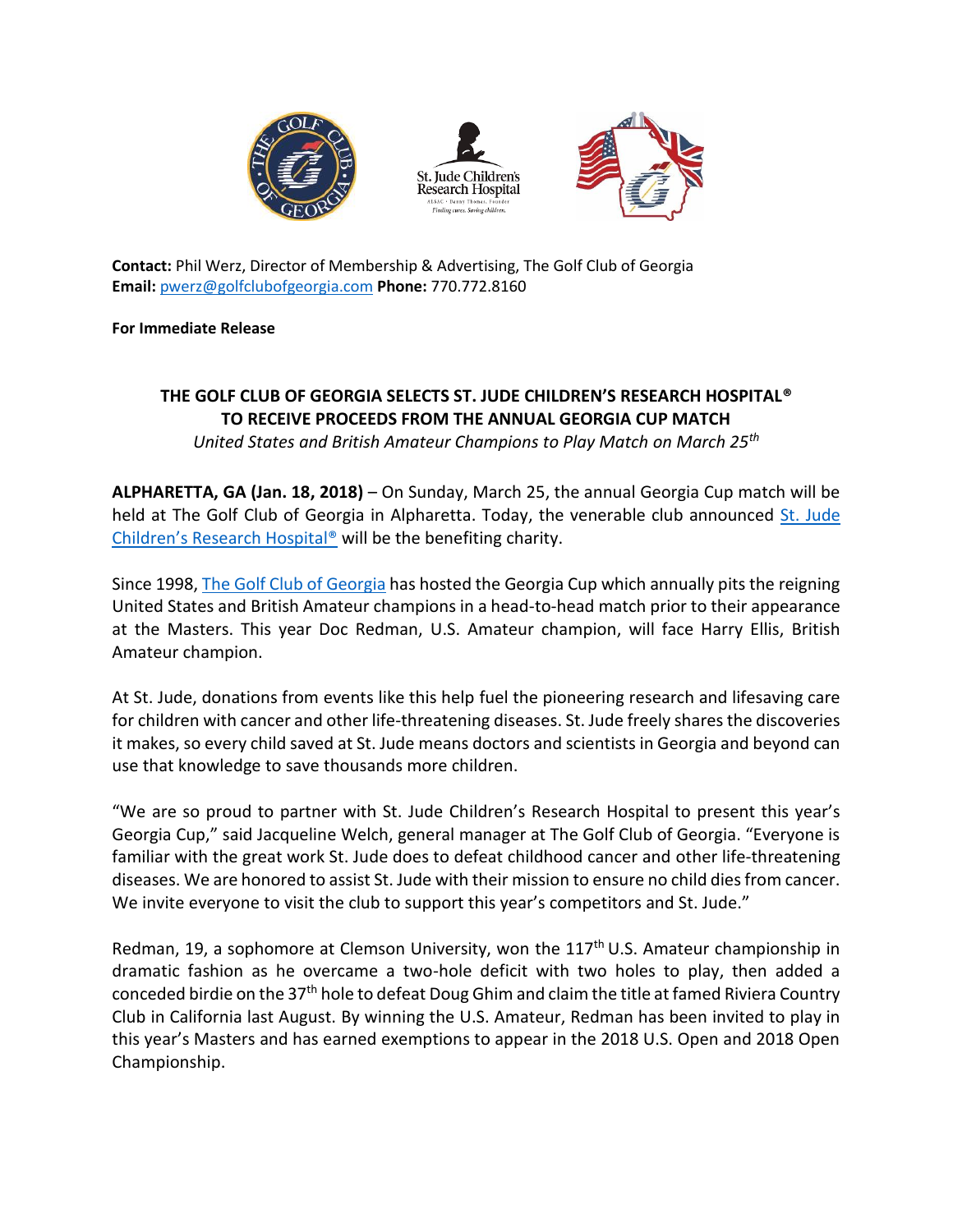Ellis, 22, a senior at Florida State University, from Southampton, England, won the British Amateur title last June with a similar comeback to Redman's to claim victory. Ellis was down three holes with three to play. He managed to force a playoff and eventually won the title on the 38<sup>th</sup> hole at Royal St. George's Golf Club in England. By winning the British Amateur, Ellis not only will play in this year's Masters, but also earned a spots later this summer to compete in The Open at Royal Birkdale and the U.S. Open at Shinnecock Hills.

"It's an honor to follow in the footsteps of so many great golfers and be able to represent the United States and the USGA as their amateur champion," said Redman. "I hope the U.S. Amateur and Georgia Cup will be a launching pad for a great professional career like Sergio (Garcia) and Matt Kucher among others. I have played at The Golf Club of Georgia in competition as part of the Collegiate Invitational each fall and the courses there are outstanding and will be a true test of golf."

"The Georgia Cup is well known back in England and I have friends like former British Amateur champion Scott Gregory (2017 Georgia Cup champion) who have played in this event," said Ellis. "It is a prestigious event and I look forward to a great one-on-one match with Doc. Both of us played at The Golf Club of Georgia a few months ago in the Collegiate Invitational. I'm looking forward to competing there, then heading to the Masters."

The 2018 Georgia Cup will be the 21st edition of the event with the British Amateur champion holding an 11-9 edge in the series. The British Amateur champion has won five of the last six matches with Gunn Yang (2015) the last U.S. Amateur champion to win the Georgia Cup.

The Georgia Cup presents a special opportunity for spectators. Spectators are invited to spend the day with the two finest amateur golfers in the world. In the spirit and intimacy of the Walker Cup matches, fans can walk with the players, unhindered by gallery ropes and able to enjoy a unique perspective. Over the years, The Georgia Cup has grown from an intimate club event to a unique amateur championship known on both sides of the Atlantic.

Amateur competitors in the Georgia Cup are filled with players who advanced to careers on the PGA TOUR including Matt Kucher who defeated Craig Watson in the inaugural edition of the 1998 event. The following year, present Masters champion Sergio Garcia topped American, Hank Kuehne for the right to claim the Georgia Cup. Since then, familiar names like Ricky Barnes, Ryan Moore, Danny Lee and Bryson DeChambeau and other notable players have competed for the Georgia Cup.

The Golf Club of Georgia is home to the Lakeside and Creekside courses, both ranked among the Top 20 Best Courses in the state by Golf Digest. After a recent \$40 million renovation, The Golf Club of Georgia is recognized as one of the premier private golf clubs in the Atlanta area. The courses were originally designed by Arthur Hills with refinements made in recent years by Bob Cupp. This spring, The Golf Club of Georgia will debut the Cupp Golf Academy, a state-of-the-art golf instructional facility featuring the latest technology to improve golf performance.